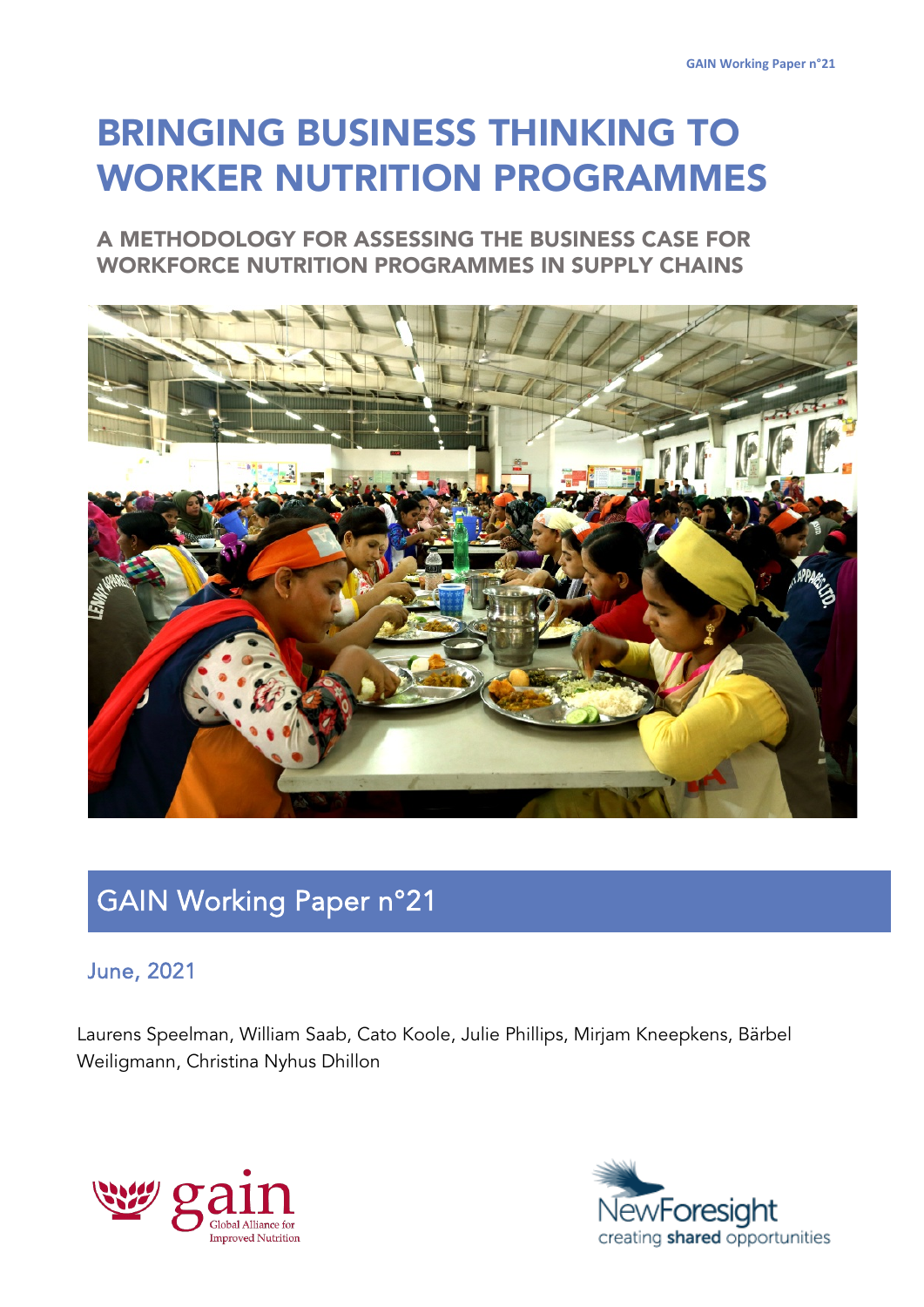#### ABOUT GAIN

The Global Alliance for Improved Nutrition (GAIN) is a Swiss-based foundation launched at the UN in 2002 to tackle the human suffering caused by malnutrition. Working with governments, businesses and civil society, we aim to transform food systems so that they deliver more nutritious food for all people, especially the most vulnerable.

## ABOUT NEWFORESIGHT

NewForesight is a strategy consulting firm dedicated to driving change. It partners with leading clients from the private, public and not-for-profit sectors who want to find structural solutions to some of the most critical sustainability challenges of our generation and turn them into market opportunities.

**Recommended citation** Speelman L, Saab W, Koole C, Phillips J, Lofthouse J, van der Zijden M, Weiligmann B, Nyhus Dhillon C. Bringing business thinking to worker nutrition programmes: A methodology for assessing the business case for workforce nutrition programmes in supply chains. GAIN Working Paper 21. Global Alliance for Improved Nutrition (GAIN). Geneva, Switzerland, 2021. DOI[: https://doi.org/10.36072/wp.21](https://doi.org/10.36072/wp.21)

#### **© The Global Alliance for Improved Nutrition (GAIN)**

This work is available under the Creative Commons Attribution-Non-Commercial-Share Alike 4.0 IGO licence (CC BY-NC-SA 4.0 IGO; https://creativecommons.org/licenses/by-nc-sa/4.0/). Under the terms of this licence, you may copy, redistribute and adapt the work for non-commercial purposes, provided the work is appropriately cited, as indicated below. In any use of this work, there should be no suggestion that GAIN endorses any specific organisation, products or services. The use of the GAIN logo is not permitted. If you adapt the work, then you must license your work under the same or equivalent Creative Commons license. The contribution of third parties do not necessarily represent the view or opinion of GAIN.

The contribution of third parties do not necessarily represent the view or opinion of GAIN.

#### **Acknowledgements**

Many thanks to staff from Touton and Ferrero, Lenny's Apparels Ltd, APPL Plantations, Unilever and garment and tea buyers who were interviewed for this study. Cover photo credit, Lenny Fashions Ltd., used with permission. All photographs included in this document have been taken with consent for use in publications.

#### GAIN WORKING PAPER SERIES

The GAIN Working Paper Series provides informative updates on programme approaches and evaluations, research, and other topics relevant to helping reshape the food system to improve the consumption of nutritious, safe food for all people, especially the most vulnerable.

The Global Alliance for Improved Nutrition (GAIN) Rue de Varembé 7 1002 Geneva Switzerland T: +41 22 749 18 50 E: info@gainhealth.org



**www.gainhealth.org**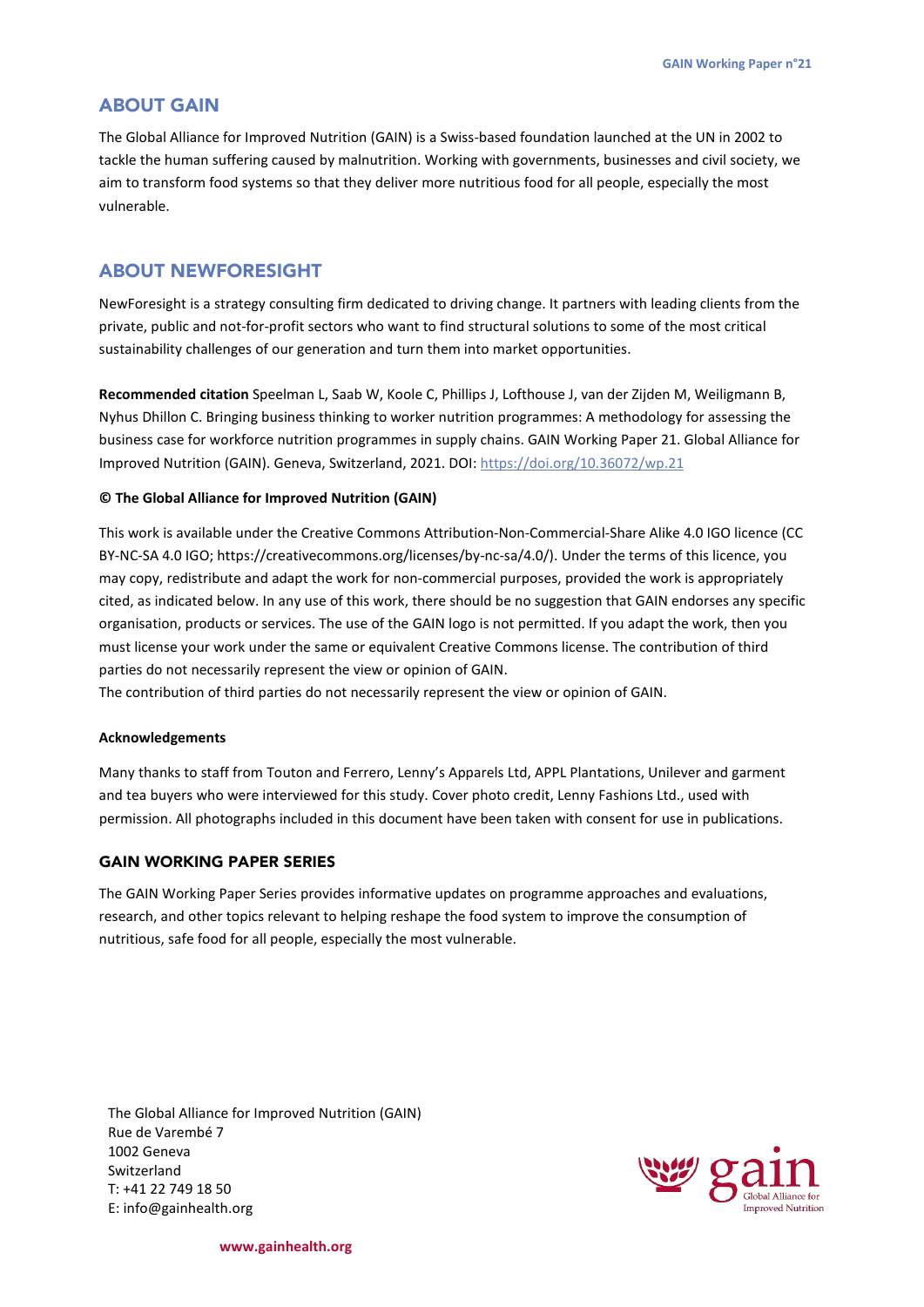#### **SUMMARY**

There is significant evidence to suggest that workforce nutrition programmes—i.e., interventions that operate through the existing structures of the workplace to address fundamental aspects of nutrition amongst employees or supply chain workers—bring benefits to employees and employers alike. In 2019, GAIN and NewForesight undertook a study to understand the business case for worker nutrition programmes in company supply chains, focusing on cocoa in Ghana, garments in Bangladesh, and tea in India.

This study aimed to do something that had not been done before: apply business case thinking to worker nutrition programmes in supply chains, using a structured and systematic approach. The study extended the definition of 'business case' beyond financial returns on investment to cover a broad range of possible motivations for companies and sectors to invest in nutrition in their supply chains.

This working paper outlines the methodology that GAIN and NewForesight developed, how it was used, and highlights opportunities for others to draw on to develop the methodology further to build the business case for workforce nutrition programmes.

#### KEY MESSAGES

- For workforce nutrition programmes to be viable in the long term, businesses need to be presented with and invest in a clear business case.
- For many companies, the business case for workforce nutrition programmes often goes beyond revenues, costs, and profits.
- This newly developed methodology assesses the business case for investing in workforce nutrition programmes to help uncover efficiencies, risks, and opportunities for further scaling and replication and to develop deeper understanding of what makes an investable nutrition programme.
- The case study methodology provided significant added value and learning opportunities for the partner companies.
- Moving forward, the methodology can be improved and used in various formats, helping companies considering investment in nutrition programmes clarify motivations, costs, benefits, risks, and opportunities.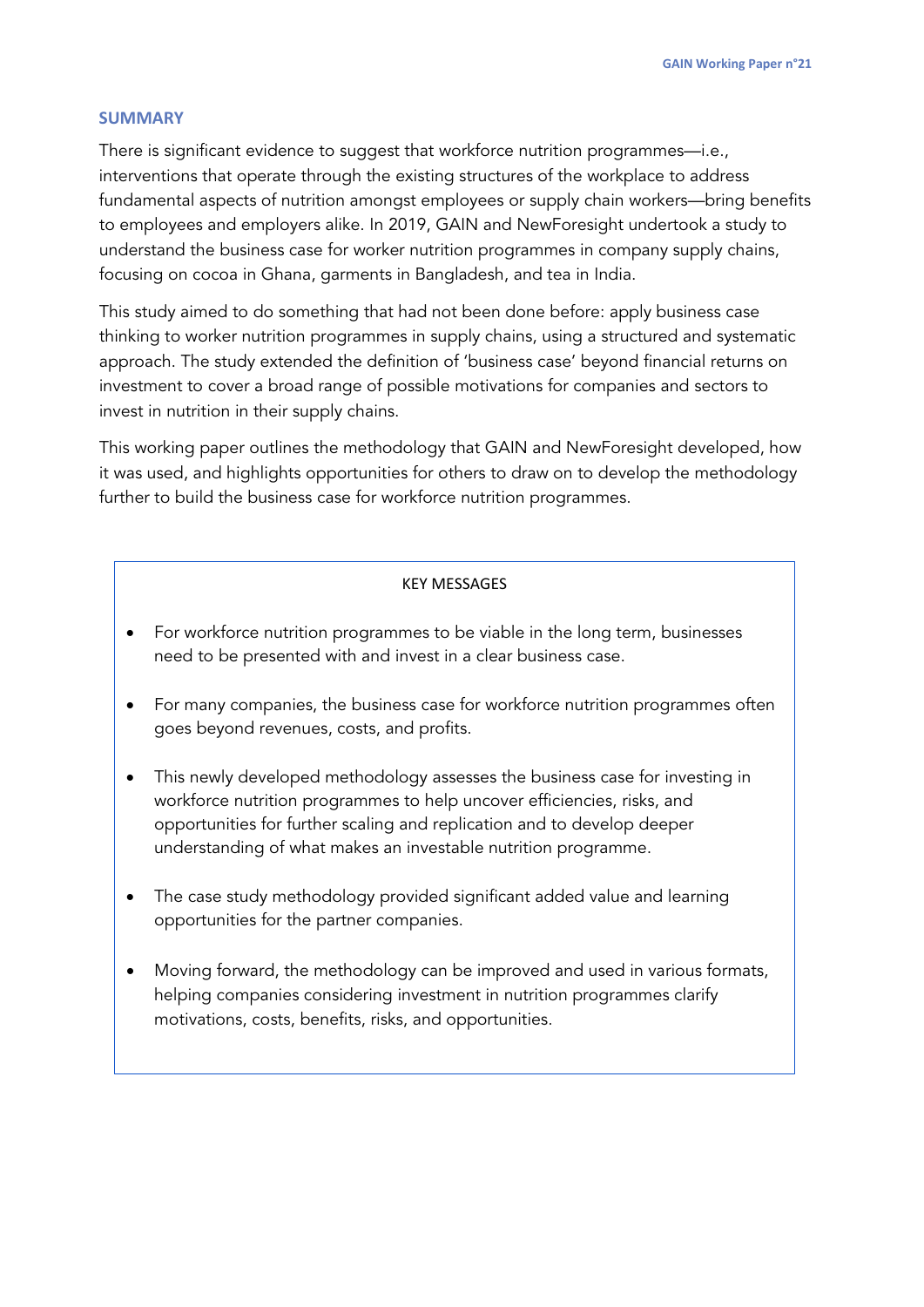# BACKGROUND AND OBJECTIVE

One in four people globally is food insecure [1], while one in three is overweight/obese [2], a challenge reflected in the United Nations Sustainable Development Goal 2 target to end malnutrition in all its forms. Malnutrition also brings significant losses in productivity and human potential, posing challenges to employers in both high- and low-income settings [3]. Workplaces offer reach to large sectors of the population, as more than half the world's population spends a majority of their adult life at work. Workforce nutrition programmes are a set of interventions that operate through the existing structures of the workplace to address fundamental aspects of nutrition amongst employees or supply chain workers. Robust evidence suggests that these programmes bring benefits to employers, such as reduced absenteeism, enhanced productivity [4,5], and high

returns on investment, with a ratio of up to six to one [3,5].

Supply chains are effective entry points for these workforce nutrition programmes, as they provide established and organised entry channels through which to deliver nutrition interventions (for targeted workers at specific points in the supply chain). For this reason, increasing access to and demand for healthy food in commodity supply chains is a priority for the workforce nutrition programme of the Global Alliance for Improved Nutrition (GAIN). In order for these programmes to be viable in the long term, businesses need to be willing to invest, and the business case needs to be clear.

With this in mind, GAIN and the consultancy NewForesight undertook a study to better understand the business case for investment in nutrition programmes in supply chains. (See Box 1 for definitions of these key

#### **BOX 1: KEY DEFINITIONS**

**A nutrition programme in a value chain** uses existing channels to reach workers/farmers and their households (for example, smallholder farmers in the cocoa sector, or factory workers in the garment sector) with different types of support for improving their nutrition.

**The business case** is the overall sum of costs and benefits, financial or otherwise, for different stakeholders surrounding the nutrition programme.

terms.) The study worked with three projects across three different countries:

- 1. Chocolate producers Touton and Ferrero in Ghana.
- 2. Garment manufacturers Lenny's Apparels Ltd and garment buyers in Bangladesh.
- 3. Tea producers APPL Plantations and Unilever in India.

The aim of the study was to build a business case to spark investment and strengthen advocacy for nutrition, to transform the tea, garment, and cocoa sectors. The methodology was designed to understand five interrelated questions:

- What motivates different types of sector players to implement or invest in nutrition programmes for workers or farmers in their supply chains?
- Where does workforce nutrition fit within an organisation's sustainability programme, and how are these prioritisations and decisions reached?
- How could nutrition programmes integrate with existing programmes or sustainability strategies to gain traction and reduce barriers to acceptance and implementation?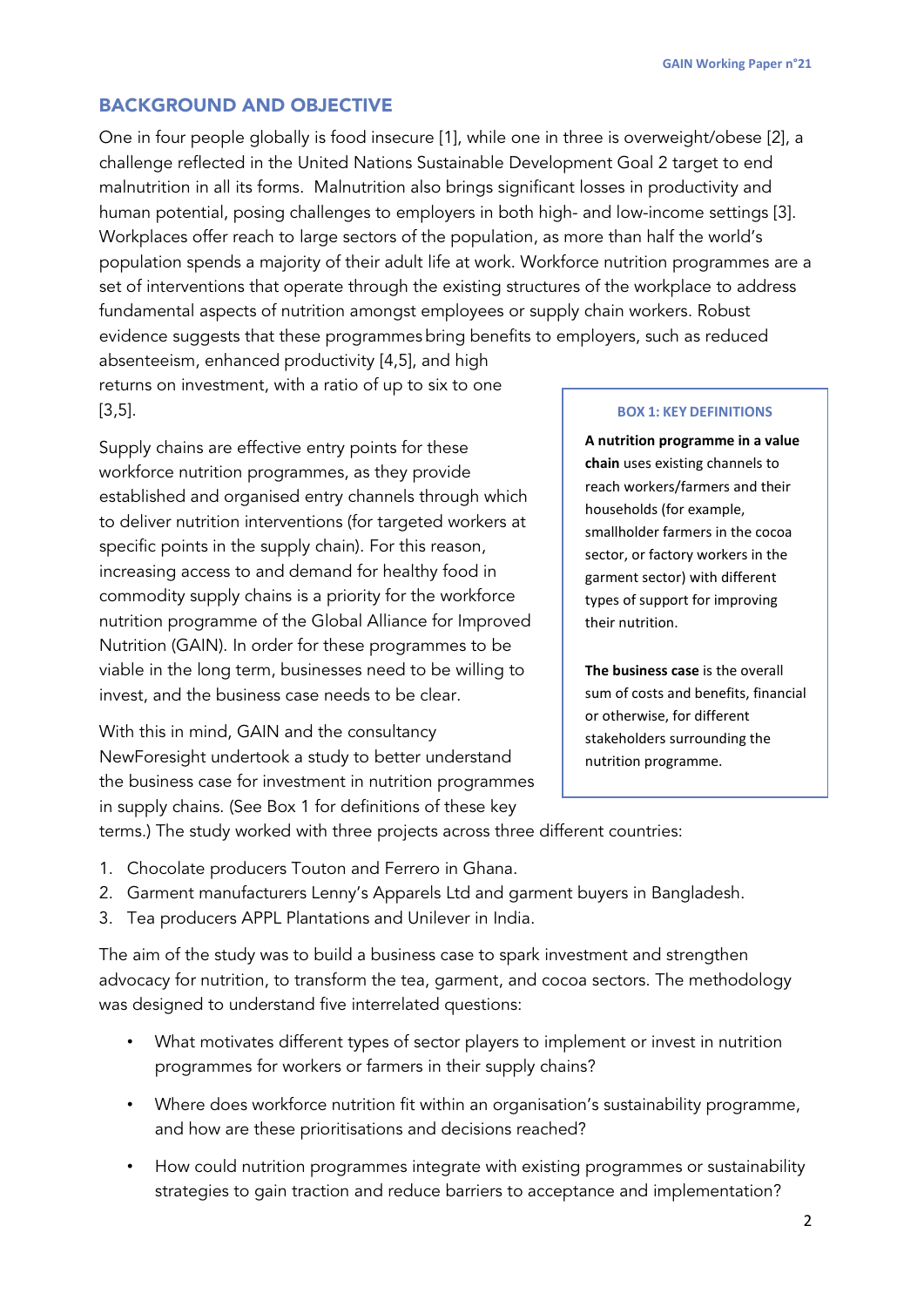- What would they need to start investing in supply chain nutrition programmes and what would the (long-term) returns be for them?
- What can GAIN do to better support these sector players?

Across all three studies, companies producing cocoa, garments, and tea saw a strong business case for nutrition programmes in their supply chains. The motivations for implementing the programmes ranged from immediate business need (a financial return on investment), to market positioning (brand differentiation and reputation), to the long-term sustainability of the sector. Workforce nutrition programmes in supply chains were most successful where they linked to existing sustainability initiatives or company objectives and had high levels of internal buy-in. For more detailed insights, please refer to the individual case studies:

- [Making the business case: Garment worker nutrition programmes](http://bit.ly/2vrW7gP)
- [Making the business case: Cocoa farmer nutrition programmes](http://bit.ly/31fyIJD)
- [Making the business case: Tea worker nutrition programmes](http://bit.ly/38z7Jxn)

GAIN has also published a briefing paper to present key learnings from these three case studies: [Nutrition programmes for workers in commodity value chains.](https://www.gainhealth.org/resources/reports-and-publications/gain-briefing-paper-series-3-nutrition-programmes-workers-commodity-value-chains)

This working paper outlines the methodology used to develop the business case, how the methodology was implemented, key learnings from its application, and ways in which it could be used or further developed.

# THE BUSINESS CASE – CASE STUDY METHODOLOGY

This study aimed to bridge the gap between practitioners (e.g., GAIN) and industry by introducing a common language and applying business case thinking to workforce nutrition programmes in supply chains, using a structured and systematic approach. The methodology was applied in three case studies about companies investing in nutrition programmes in the cocoa, garment, and tea sectors in Ghana, Bangladesh, and India. Two case studies (the cocoa and garment sectors) were compared to broader sector trends.

# REDEFINING THE 'BUSINESS CASE'

Most literature to date [4,5] indicated that, although there often is a clear business case for better nutrition through direct financial incentives (for example, reduced absenteeism), these incentives alone are often not sufficient to explain companies' investments in nutrition programmes. Other influencing factors include building relationships with partners, enhanced reputation with consumers, or a belief in supporting good nutrition for workers in their factories, plantations, or supply chains; these are often as important as direct financial incentives. This newly developed methodology also considered other factors that incentivise or limit investments, including legislation, knowledge (or lack of), and costs. Drawing on this analysis, the present study extended the definition of 'business case' beyond financial costs and returns on investment to the broader set of motivations illustrated in Figure 1. In order to contextualise the projects within the broader sector trends, one additional and willing company in each of the three sectors was also interviewed as part of laying out the wider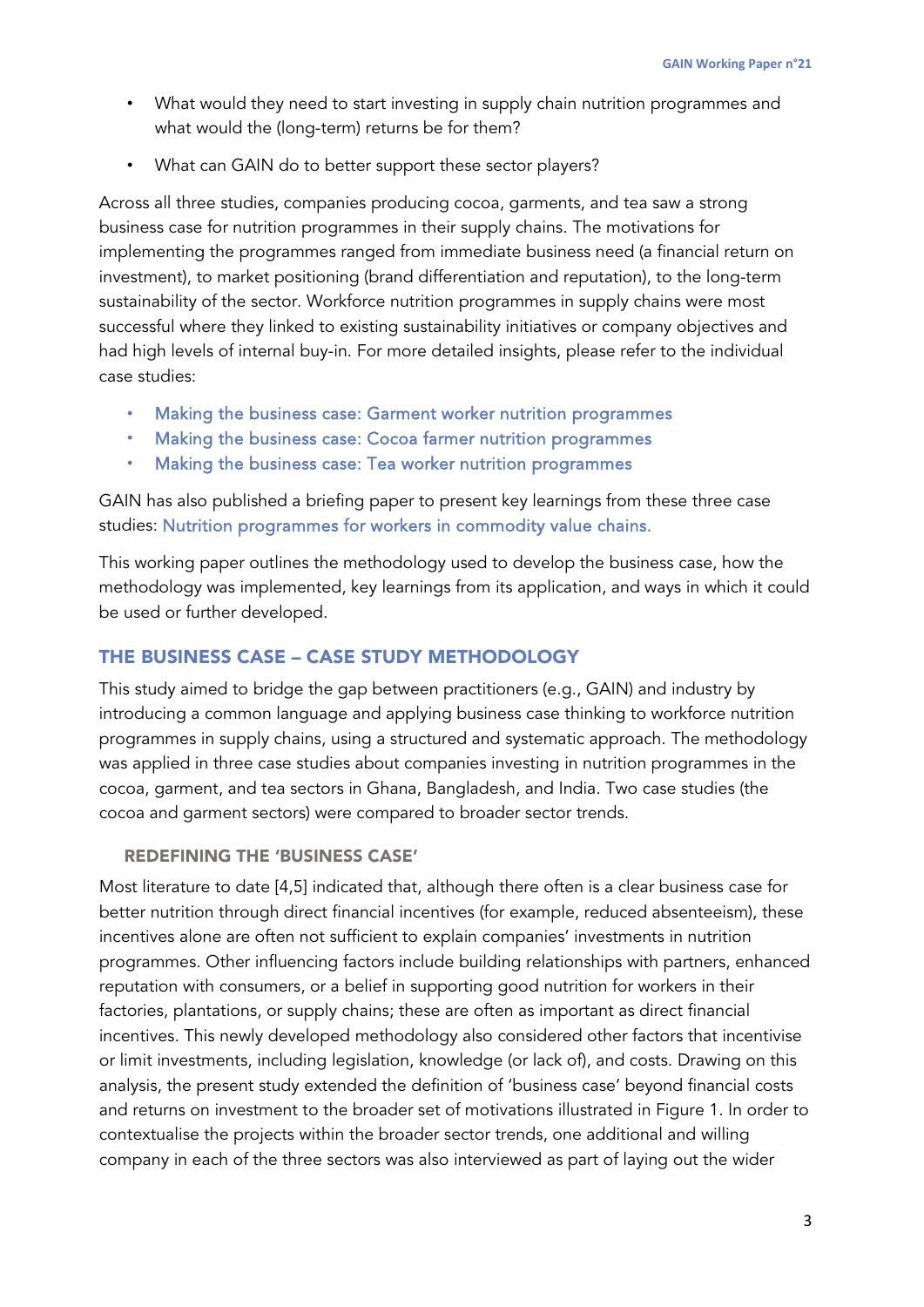motivations for investment in social programmes similar to workforce nutrition, using the motivation questions as outlined in the methodology below.



Figure 1: Business case motivation

# ASSESSMENT AREAS

Using the business case concept in Figure 1, NewForesight and GAIN formulated learning questions to build a case study to understand why individual companies invest in a nutrition programme and where barriers and opportunities may lie. The learning questions focus on seven main areas:

- 1. Context: if enabling factors are in place to support the implementation of nutrition programmes, for example laws and regulations, strong institutions, effective infrastructure and incentivising taxes and subsidies.
- 2. Integration: if the nutrition approach fits with the business, for example, whether existing training and communication structures can be leveraged to deliver ongoing nutrition programming.
- 3. Motivation: whether the motivation of a company to make (current or future) investments in nutrition programmes is strong, across its relevant departments and people.
- 4. Feasibility: if the level of effort, time, and/or cost for the company to implement, scale up, or replicate the nutrition programme is manageable.
- 5. Needs: if the skills, tools, and knowledge needed to implement, replicate, or scale up the nutrition programme are available.
- 6. Efficiency: whether set-up costs are manageable and operational costs of the nutrition programme exceed its (estimated) benefits.
- 7. Effectiveness: If financial and non-financial benefits of a nutrition programme are sufficient to exceed costs.

NewForesight and GAIN translated these assessment categories into a case study template that provides an organisation with an overview of the main functions of a nutrition programme, the context in which it operates, its main costs and benefits, and identified risks and potential areas for improvement, in line with the assessment criteria. Each of the categories is underpinned by an analytical approach to assess the extent to which the conditions are met (see [case study template\)](https://www.gainhealth.org/sites/default/files/publications/documents/supply-chain-nutrition-program-case-study-template.pdf). This approach helps clarify the barriers to implementation, scaling, and achieving efficiency, and where they may lie. As the approach is standardised, results across case studies can be aggregated to facilitate further learning.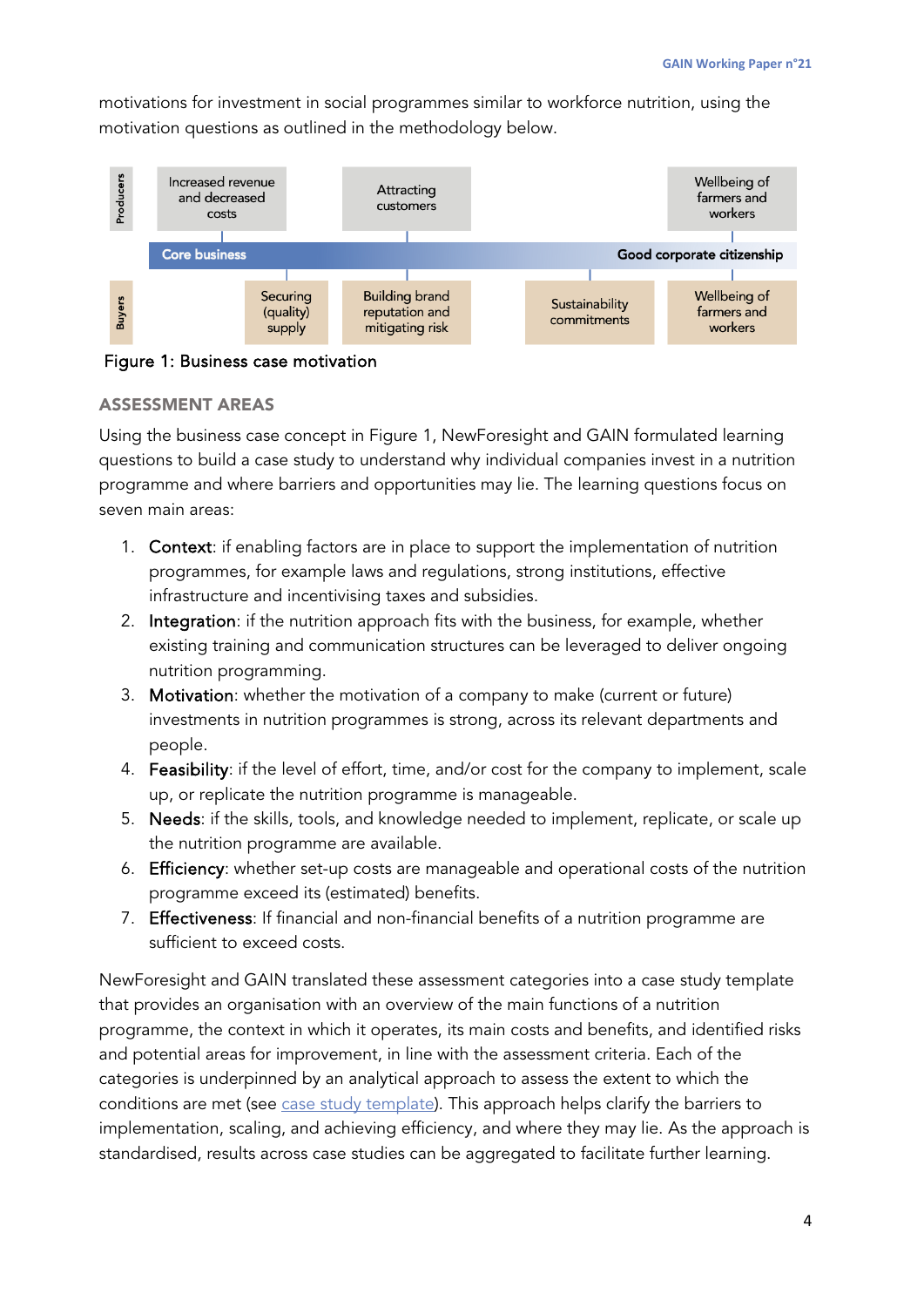#### ANALYSIS METHODS

The research questions and initial design of the case study template were informed by a literature review of what makes a successful nutrition programme, including outcomes and factors that could lead to positive financial returns for businesses (e.g., reduced absenteeism or increased productivity). An additional targeted review of materials for specific topics that were not covered in this overview was completed. The research questions and case study template were then iteratively developed in close collaboration between the GAIN and NewForesight teams, as well as through case study execution and expert interviews.

The GAIN and NewForesight teams applied the methodology to three companies that are currently investing in nutrition programmes: a garment manufacturer in Bangladesh, a tea producer in India, and a cocoa-trading company implementing a programme in Ghana. The case studies were selected by the GAIN and NewForesight teams to cover different types of nutrition interventions across sectors, geographies, and practicalities, such as availability of information and timing (see Figure 2). The method was piloted in one case study, then adapted and applied to others based on those lessons learned. Each case study started with a literature review to understand the individual companies involved and the environments in which it operates. The literature was provided by GAIN and the case study partners and supplemented with research by NewForesight; it included programme documentation, financial reports, company and strategy reports, and impact data.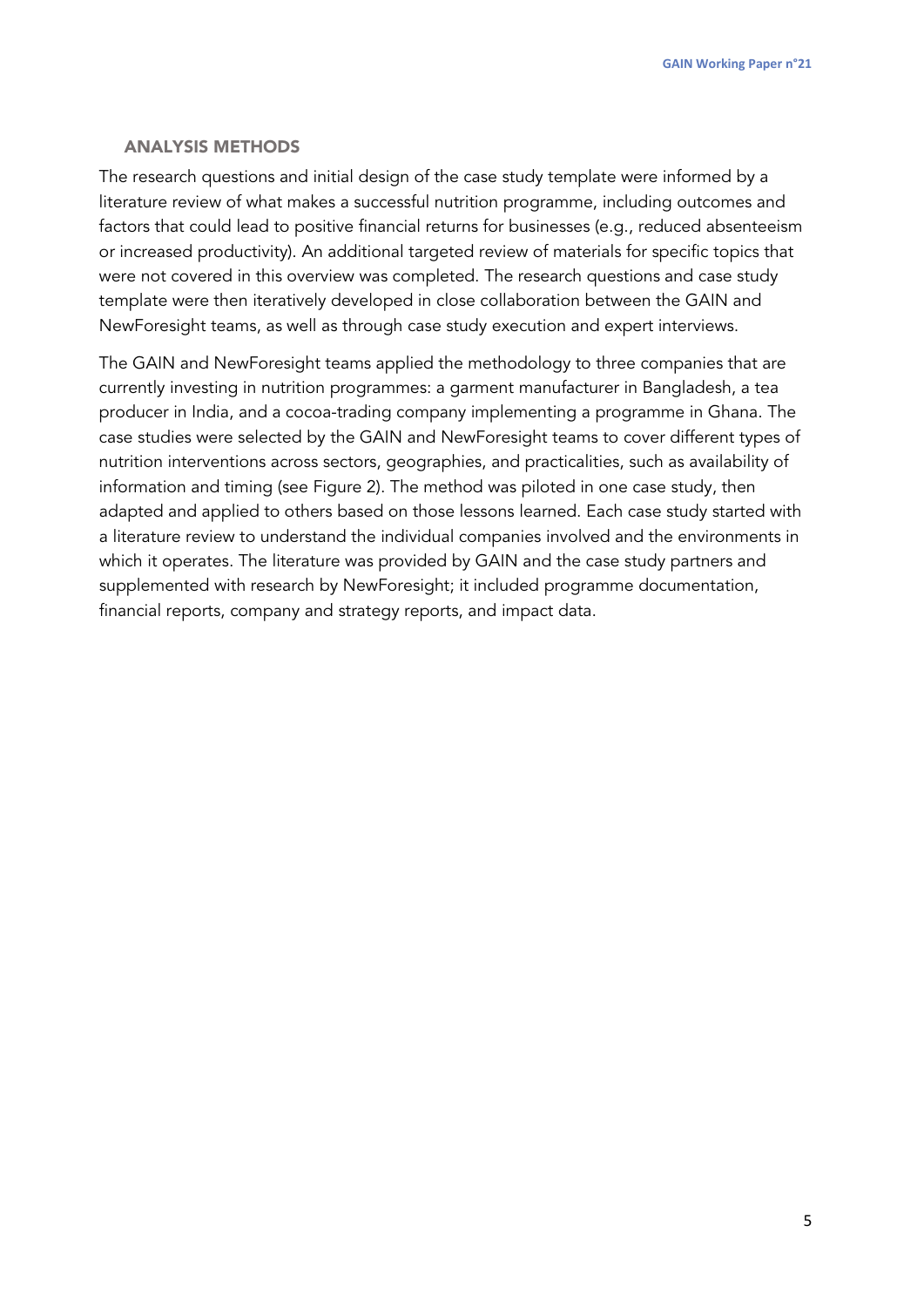

### Figure 2: Three companies were selected in different geographies and sectors

Insights from the review were then confirmed and built upon through interviews with company staff members, across departments and levels, to discover further details on the programme, the associated costs, and experienced or expected benefits. The first interviews were conducted remotely, followed by country visits for the tea and garment case studies, enabling a deeper understanding of their nutrition programmes, costs, and impacts. Inperson visits allowed the team to engage in further conversations with a wider set of staff (e.g., the plantation physician and some of the factory workers) and gather additional data (e.g., seeing what the food workers received for lunch).

The findings were supplemented by interviewing stakeholders in the cocoa (nine people) and garment (seven people) sectors about their perspectives on nutrition interventions. Each interview was conducted using a semi-structured interview format, supported by interview guides. Notes were taken during the interviews and were later analysed using the high-level scoring methodology in the case study 'template' and confirming the findings in other interviews. The data obtained were used to complete the case study 'template', including a detailed costing model for each of the case studies, and each case study was then evaluated across the seven assessment criteria, using the high-level scoring methodology. Results were refined iteratively throughout the case study process.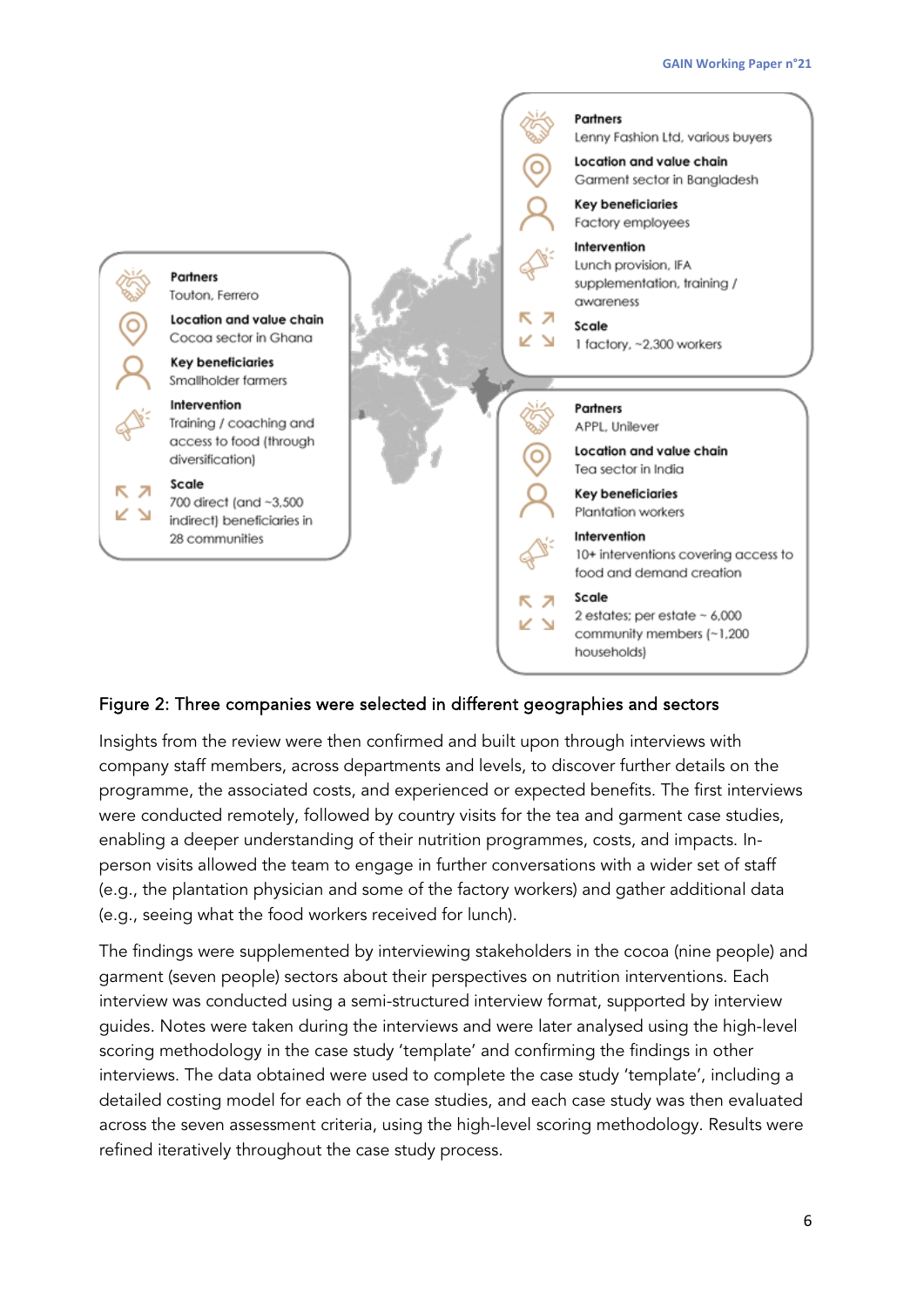#### **REFLECTIONS ON THE METHODOLOGY**

Overall, the developed methodology was fit for purpose for this study. The analytical approach enabled the study team to gain specific understanding of and insight into the broad business case for nutrition programmes of individual companies; it also allowed for comparison across the companies to obtain overarching insights. Understanding the motivation of companies helped uncover the importance of non-financial benefits of workforce nutrition programmes and the likelihood of companies to invest in the absence of a 'direct' business case. The costing models and comprehensive analyses of the strategic and operational structures, approaches, and processes of the companies helped uncover efficiencies, risks, and opportunities for further development of the programmes, yielding deeper understanding of what makes a successful workforce nutrition programme. This insight is particularly useful for the partner organisations detailed in Figure 2.

The methodology resonated very well with partner organisations, but there are significant differences in what the academic and practitioner communities are comfortable saying and the types of impact and language that are useful and convincing to the private sector. Part of the challenge for the academic and practitioner communities is the level of accuracy and salience of private-sector sustainability reporting, including on nutrition. Many companies' focus continues to be on reach rather than impact, and attribution and rigor are limited.

There are several areas in which the methodology could be improved. First, the scoring methodology is qualitative, and assessments depend on the different individuals completing the studies and the people they interview. This can potentially undermine the scoring comparability across case studies. In further developing the methodology, the scoring could be removed or redeveloped to improve overall consistency. The methodology could also be simplified by removing or combining several of the assessment criteria. For example, the template could be reorganised to describe 1) sector and geographic context, 2) company context, 3) nutrition programme characteristics, 4) costs and benefits/impact, and 5) opportunities and barriers to improvement and scale. Third, standard key indicators could be introduced to compare contexts (for example, political stability and economic growth indexes).

Moreover, accurate assessment and attribution of the impact of workforce nutrition programmes is problematic, as most businesses do not measure relevant outcomes (e.g., nutrition gains or cost savings). To adequately assess these components and ultimately develop a 'direct' business case of financial returns, more of this type of data needs to be collected. However, companies may not be interested in additional investment for data collection to prove impact. The established belief that healthy lunches are good for overall wellbeing of workers may be enough for many, without the need for proof and attribution of financial impact. For others, it may be important, especially when the investment needs are considered high.

Additional improvements were highlighted through an internal reflection process, assessing the post-study confidence in the methodology by criteria, as shown in Figure 3.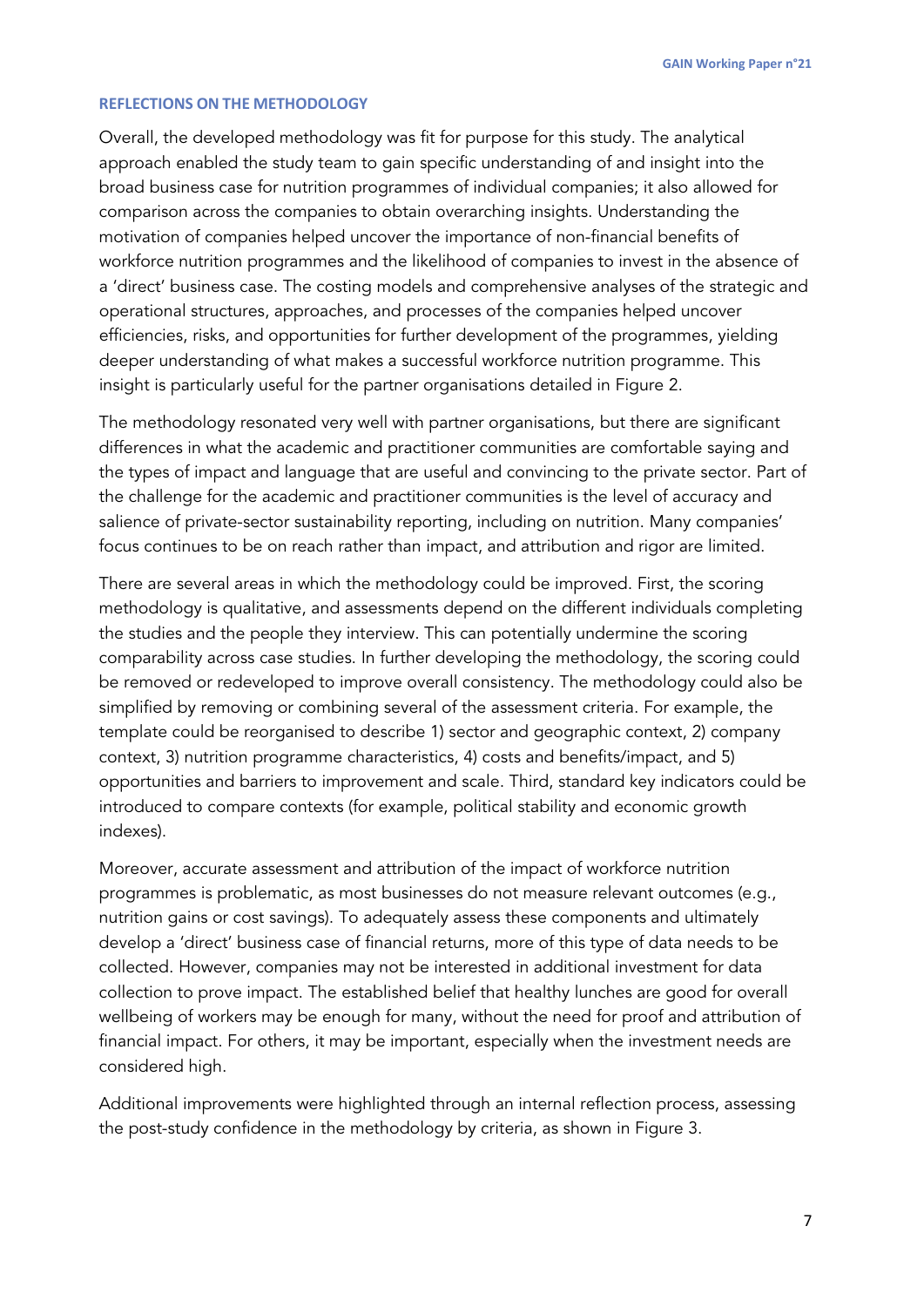| Assessment<br>criteria | <b>Level of</b><br>confidence in<br>methodology | <b>Reflection</b>                                                                                                                                                                                                                                                                                                                                |
|------------------------|-------------------------------------------------|--------------------------------------------------------------------------------------------------------------------------------------------------------------------------------------------------------------------------------------------------------------------------------------------------------------------------------------------------|
| Feasibility            |                                                 | The methodology helped facilitate conversations and understanding how companies approached<br>٠<br>the set-up of nutrition programs, and what the ambition and barriers were for further scaling or<br>replication of nutrition programs.<br>The methodology did not provide sufficient understanding on barriers to implementation, as the<br>٠ |
|                        |                                                 | case studies solely focused on successful programs by front-runner companies. Further research<br>would be needed to understand barriers of companies that decided to not invest in nutrition.                                                                                                                                                   |
| Motivation             |                                                 | The analytical method to uncover motivational factors to invest in nutrition programs works well.<br>$\bullet$<br>Key to its success is the inclusion of multiple organizations and people to obtain a broad (ideally<br>sector-wide) image.                                                                                                     |
|                        |                                                 | The results in this study were often based on several interviews and therefore do not necessarily<br>۰<br>reflect the organization (or sector) as a whole.                                                                                                                                                                                       |
| Integration            |                                                 | The methodology allows for a clear analysis of how the nutrition intervention is embedded in the<br>$\bullet$<br>organizational structure of companies. This helps to understand who key contact persons and<br>decision makers are, and helps define how nutrition interventions can be linked to other<br>(sustainability) initiatives.        |
|                        |                                                 | In future cases, a more detailed image of what sustainability programs the company is involved in<br>would be beneficial.                                                                                                                                                                                                                        |
| <b>Needs</b>           |                                                 | The understanding of what companies need to continue, replicate, or scale the program was solid.<br>٠                                                                                                                                                                                                                                            |
|                        |                                                 | For future cases a standardized list of activities that GAIN undertakes and can provide as support to<br>companies would help facilitate conversations and analysis.                                                                                                                                                                             |
| <b>Efficiency</b>      |                                                 | The methodology helped provide a clear understanding of costs and cost structure for all three case<br>٠<br>studies within a short timeframe. Some insights could be gained on secondary costs (e.g.<br>opportunity costs such as time investments).                                                                                             |
|                        |                                                 | There are opportunities for further standardization across case studies. Perspective is missing on<br>how these costs compare to other sustainability programs and the business as a whole.                                                                                                                                                      |
| <b>Effectiveness</b>   |                                                 | The methodology provided limited understanding of effectiveness of programs. Data on<br>$\bullet$<br>effectiveness is difficult to obtain; it is quite sensitive and also not always collected consistently.<br>Attribution is very difficult to measure and assess credibly.                                                                    |

# Figure 3: Confidence in methodology

Some additional lessons on case study implementation include that it is better to conduct case studies in the field, rather than remotely: it is more efficient for data collection and results validation and leads to increased levels of buy-in from the partner companies because of increased collaboration and co-creation opportunities. In this case, close coordination and alignment between NewForesight and GAIN (including country teams) was invaluable for planning, framing, logistics, partner relationship management, and insights. Partner selection was also very successful; partners chosen were responsive, motivated, and could share relevant insights. In particular, having multiple points of contact within the companies enabled the teams to check information and fill gaps.

Another strength was applying the methodology to an initial case study first, which helped the team to understand its strengths and weaknesses before applying it onward. This meant that significant methodological improvements were able to be made as a result of learnings from the initial case study. In particular, it was decided that a broader sector overview was needed to understand the different stakeholders in the sector. The addition of this aspect greatly improved the value and relevance of the work.

The methodology is broadly applicable to other company-led sustainability or social programmes. Moving forward, it is possible to use parts of the methodology for assessing the success of different programmes across different impact measurements in different supply chains and sectors. The methodology could guide initial discussions with companies on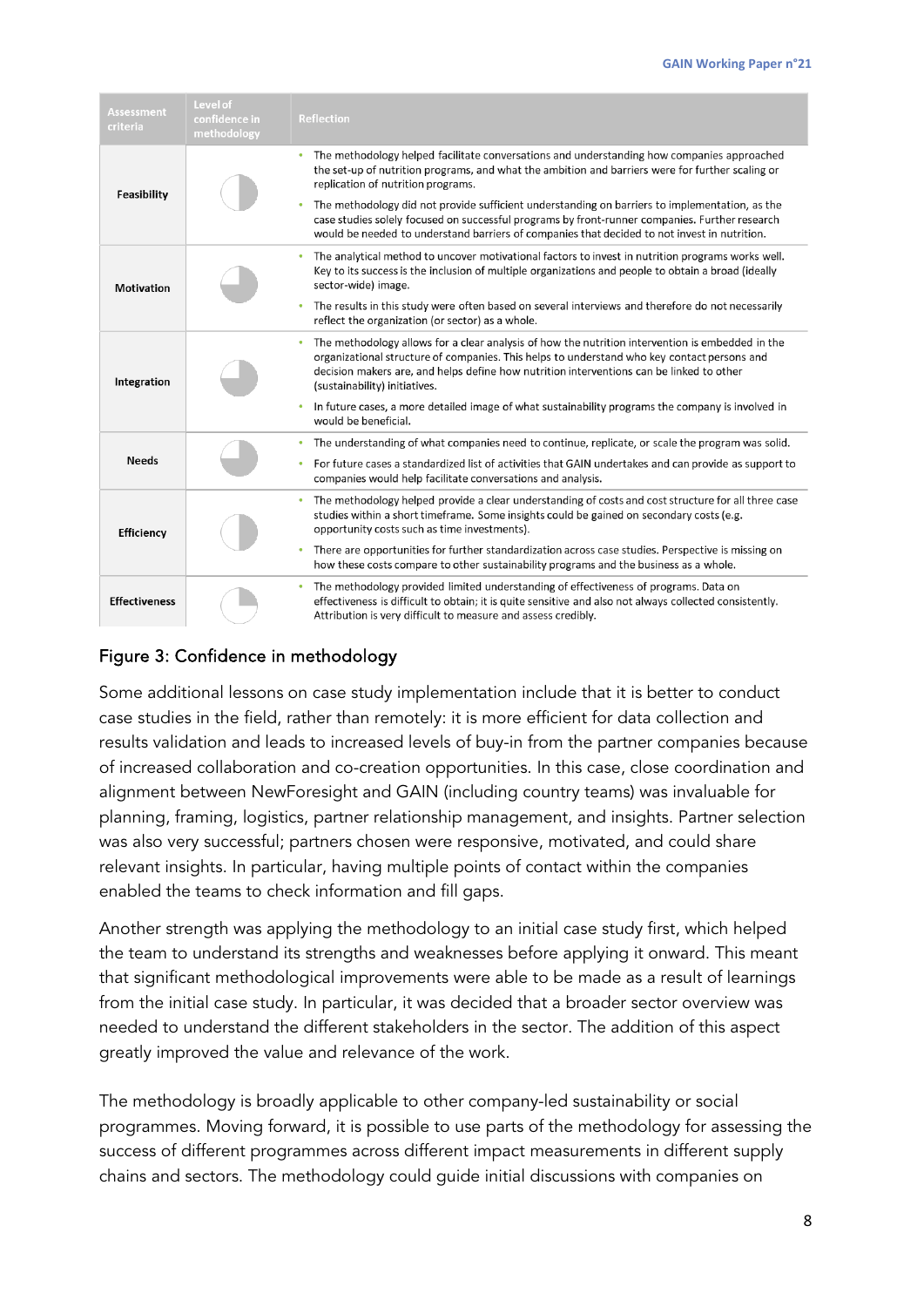motivations, context, challenges, and needs for a programme. For example, the motivation analyses could be used to start a discussion on willingness to invest, and effectiveness analyses could be used to start discussions on evidence that may be needed.

The methodology could also be used to inform decision-making on if and how partnerships may work between technical partners (e.g., GAIN) and companies on nutrition interventions. For example, the methodology can be used to assess the degree and type of company buyin, projected costs and impact of the programme, and the long-term sustainability and ambition beyond the project's end.

Finally, aggregating insights across multiple companies could inform learning and best practices. For instance, lessons from and across case studies could be used to identify scaling and replication potential of best practices.

# **CONCLUSION**

This paper aimed to share a newly developed and systematic methodology applying business case thinking to wider motivations for workforce nutrition programmes in supply chains. The results of the application of the methodology are found in separate papers, as cited earlier. In brief, for all the companies involved in the case studies—Touton, Ferrero, Lenny Fashion, APPL, and Unilever—the business case for investing in nutrition programmes in supply chains proved to be clear, with specific motivations varying significantly according to sector context and company structures.

The case study provided significant added value and learning opportunities for the partner companies. Moving forward, the methodology can be improved and used in various formats, helping companies that are considering investment in nutrition programmes clarify motivations, costs, benefits, risks, and opportunities.